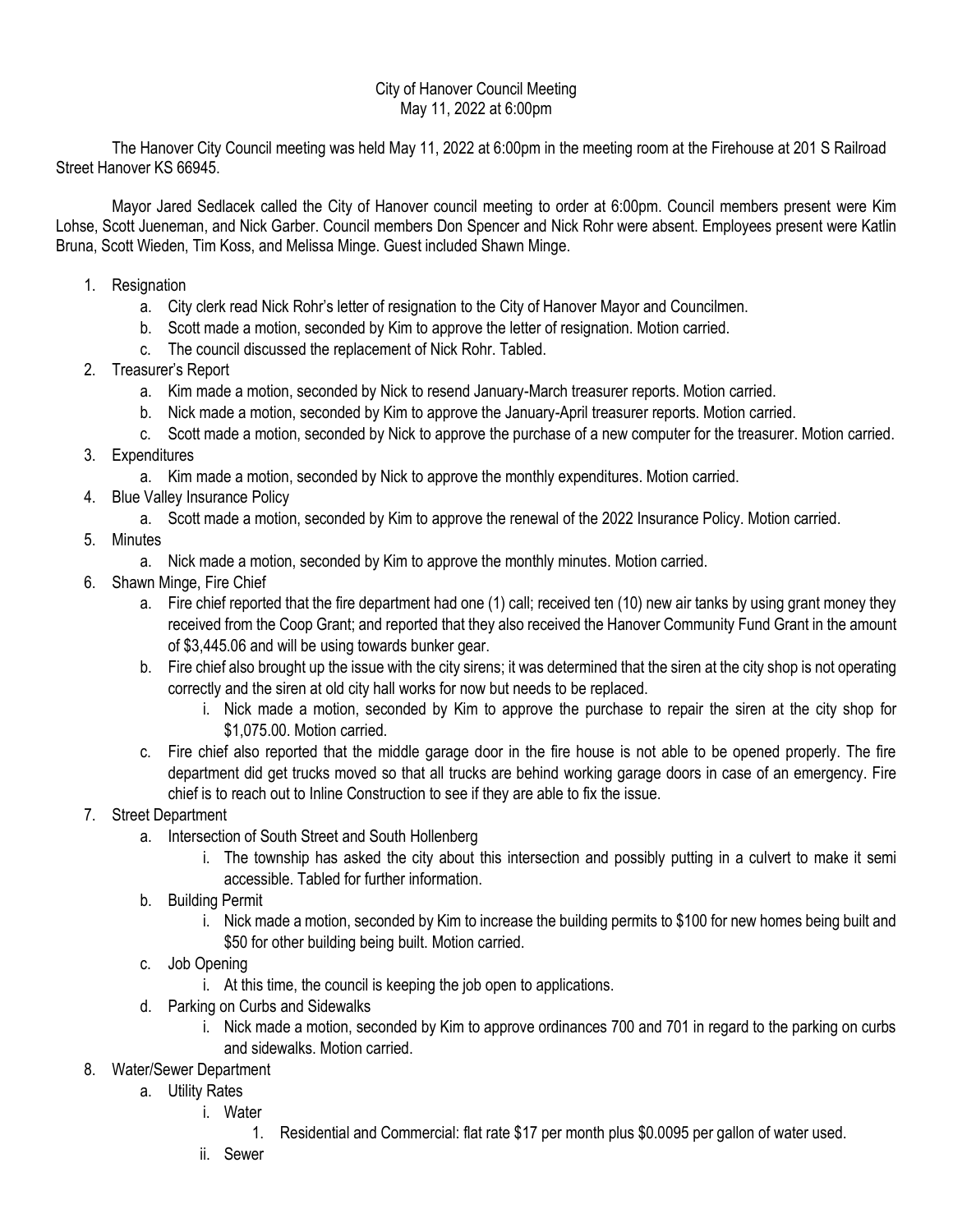- 1. Residential: flat rate \$18 per month
- 2. Commercial: flat rate \$30 per month plus \$6.00 for the first 12,100 gallons of water used, plus another \$12.00 for the next 6000 gallons used, plus another \$12.00 for the next 6,000 gallons used.
- iii. Scott made a motion, seconded by Nick to approve the utility rates increase which will be ordinances 702 and 703. Motion carried.
- b. Water Meter Ordinance
	- i. Nick made a motion, seconded by Kim to approve ordinance 699 in regard to the new water meters. Motion carried.
- c. Harbine Sewer Project: 100% completed.
- d. Sewer Permits
	- i. The council discussed the sewer permit ordinance. It was decided that according to the ordinances if you make a new connection to the cities sewer main, you are required to pay the \$100 sewer permit.

## 9. Water Project

- a. GPS for the new water system: after discussion the council asked water commissioner to get pricing.
- b. CDBG Close Out: Special meeting on May 25 at 6pm for the close out.
- 10. Community Building
	- a. Discussion on the Chamber of Commerce and the new members.
		- i. Electrical Hook-Ups will be left up to the Chamber
	- b. Scott made a motion, seconded by Nick to approve donating \$3000.00 to the Hanover Chamber of Commerce for the Hanover Days of 49. Motion carried.

## 11. Parks & Rec

- a. Nick made a motion, seconded by Scott to approve hiring Ceegan Atkins, Tessa Lohse, and Anna Jueneman as lifeguards. Motion carried.
- b. The council reviewed the pool handbook, ball park manager handbook, and concession stand handbook. No major changes to any.
- c. Refrigerators at Concession Stand
	- i. The two white refrigerators at the concession stands at the ballpark were left closed after being unplugged and resulted with mold. The concession stand managers attempted to clean, but it did not take the mold away. The council decided to get rid of the two refrigerators.
	- ii. The concession stand managers called Pepsi in Marysville and it able to use one of their refrigerators since they are purchasing their concession stand items from them.
- d. Ballpark Improvement Funds
	- i. Nick made a motion, seconded by Scott to approve the purchase of two (2) new sets of bases for the ball fields. Motion carried.
- e. Tennis Net
	- i. Nick made a motion, seconded by Kim to approve the purchase of a tennis net for the tennis court at the Vet's Park for \$309.00. Motion carried.

# 12. Council

- a. Dogs of Hanover
	- i. The council reviewed the list of dogs registered and the list of letters that went out for reminders. The council decided to send out one more reminder letter before the list is sent to the city attorney.

## b. Networks Plus

- i. The council reviewed what they would lose if they discontinued the Networks Plus account and ultimately decided to stay with Networks Plus.
- c. File Cabinet
	- i. Nick made a motion, seconded by Kim to approve the purchase of a lateral file cabinet for the city office for \$1,071. Motion carried.
- d. City Code Book
	- i. It was decided that there would need to be one more city code book workshop to finish everything up.
- 13. 150th Celebration